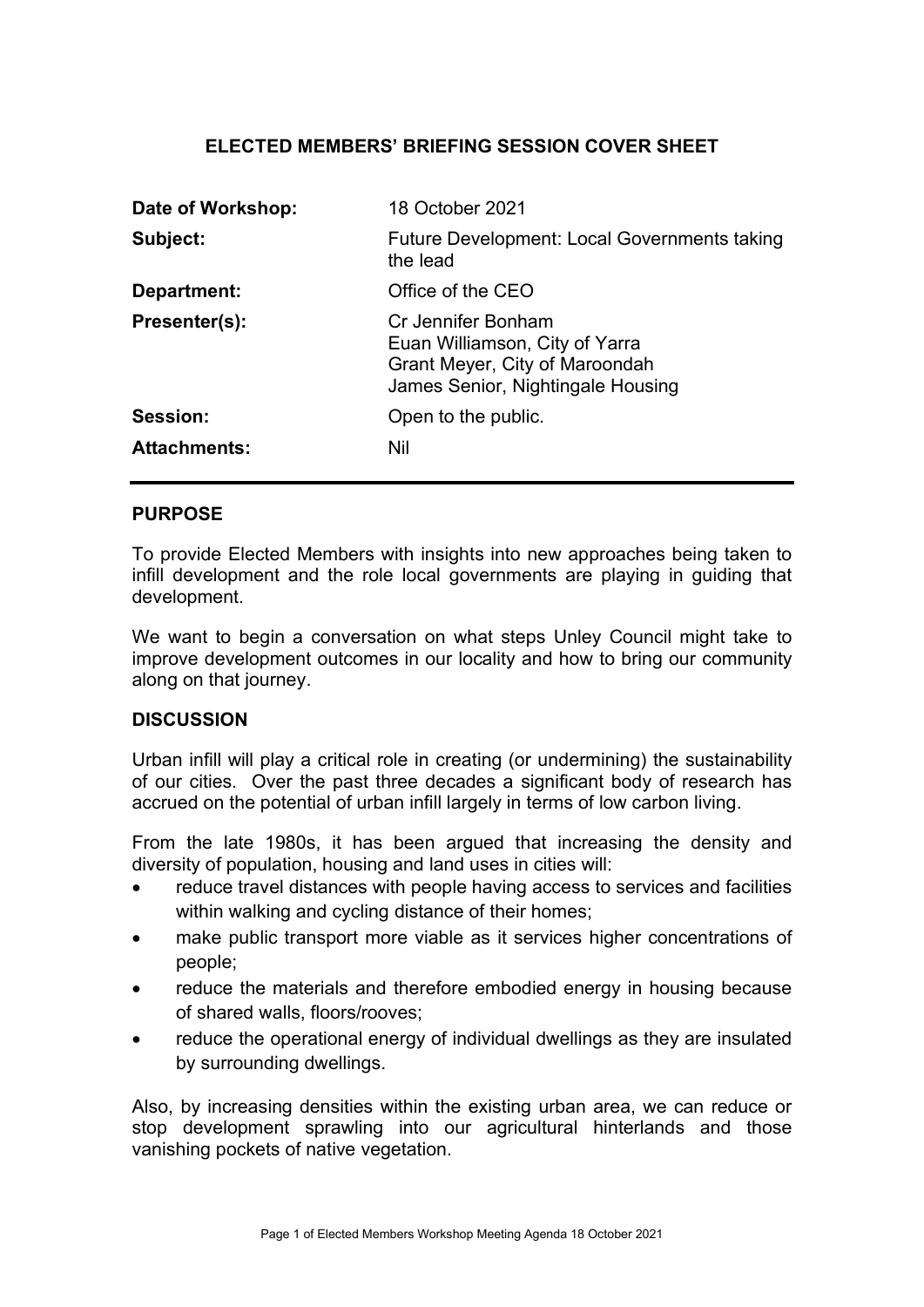More recently, ambitions have gone beyond 'low-carbon' objectives to consider circular economy principles in materials used in new developments, household waste generation and management, water supply and waste-water management, urban greening and fostering a sense of community.

However, many variables have worked to undermine low-carbon, circular economy and sustainability ambitions for infill development. Infill has been taken in a very different direction to that anticipated by many practitioners, researchers and policy makers working in the space of sustainable cities. We are all aware of the two, three and four 'for one' developments where blocks are cleared of all vegetation, replaced by impermeable surfaces including dwellings, double garages, and paving. While this increases housing supply to some extent, it doesn't address issues of transport, waste, water or greening. Alternatively, we have 7+ storey apartment buildings situated on arterial roads: without good quality public transit, with minimal (if any) landscaping, with no communal open space, and limited (if any) innovation in thermal efficiency, lowcarbon building or circular economy principles. Both types of development significantly undermine urban greening and it can undermine community cohesiveness as established residents become resentful of 'new arrivals' and where new arrivals find it difficult to form the relationships that would normally occur in streets and communities.

Unley Council's participation in the ERA housing project was a valuable response to current infill practices with the aims of increasing housing supply and enabling aging in place without increasing the overall housing footprint or character of our neighbourhoods. This approach can work alongside others to meet the needs and expectations of diverse and younger households. We can however strengthen opportunities for improved responses to this wicked problem for our residents and community.

In this session, representatives from two local government areas and a housing development firm will be speaking about how they are working to improve urban infill outcomes at the single block and neighbourhood scale.

The local governments are the City of Yarra and the City of Maroondah. The City of Yarra is an old, established, inner-suburban area that is slightly larger than the City of Unley (19.5km<sup>2</sup>) but has more than double Unley's population (98,000). Like Unley, it has multiple main streets, high levels of through traffic, limited open space, variations in housing density across the locality and similar pressures for mid-rise redevelopment. The City of Yarra has created guidelines to encourage environmentally sustainable design in new developments.

By contrast, the City of Maroondah is an outer-suburban council area that is much larger than Unley, but its older neighbourhoods have block and house sizes similar to our suburbs of Black Forest, Millswood and Clarence Park. It is experiencing similar pressures for two, three and four for one redevelopment as Unley. The City of Maroondah has been working on the 'Greening the Greyfields' approach to improve development outcomes.